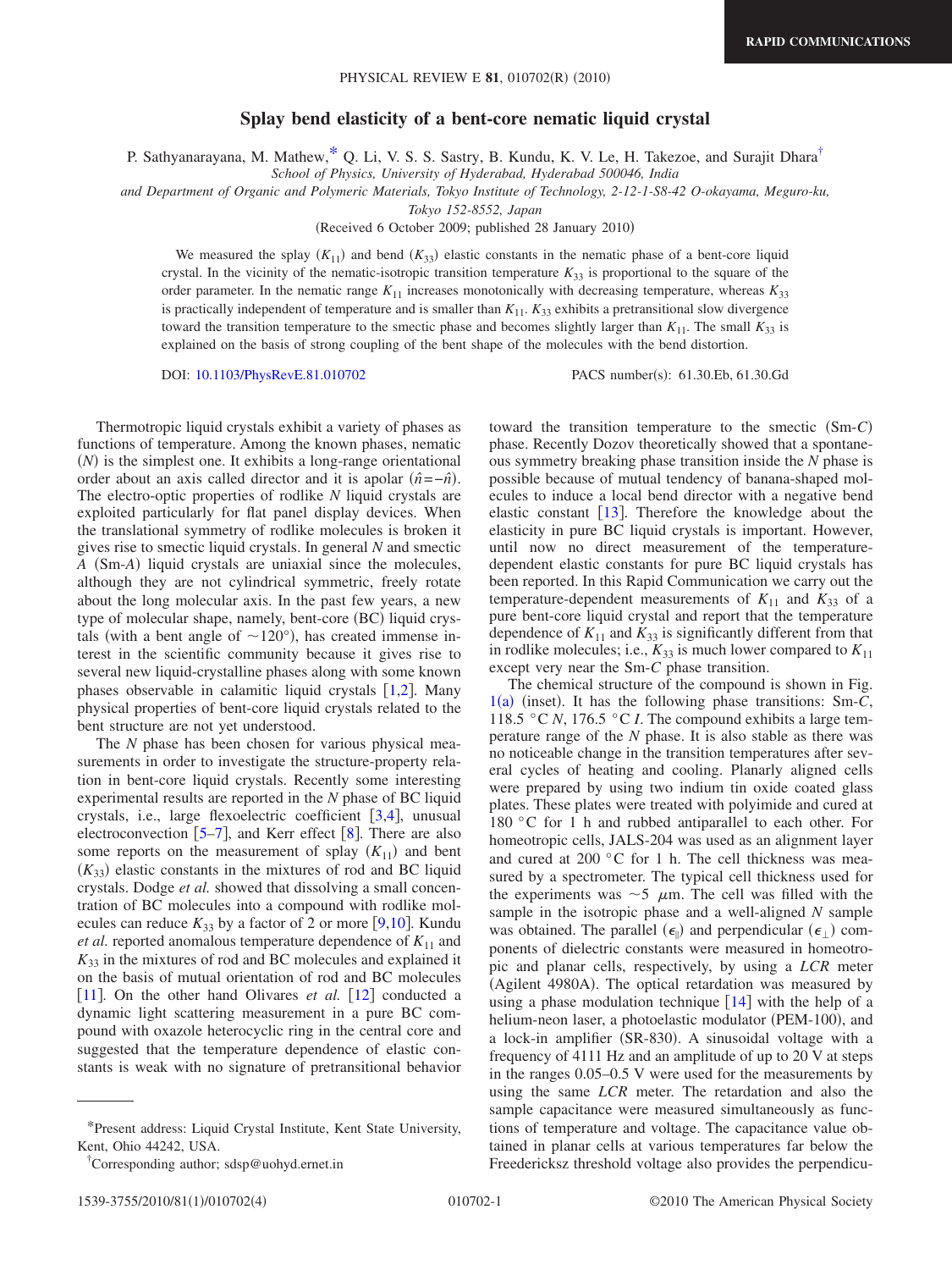lar component  $(\epsilon_{\perp})$  and the extrapolated value at high voltage provides the parallel component  $(\epsilon_{\parallel})$  of dielectric constants. The measured value agrees well with the measurements in the independent cells. The splay elastic constant  $K_{11}$  was obtained directly from the Freedericksz threshold voltage of the voltage-dependent retardation data by the equation  $K_{11} = \epsilon_o \Delta \epsilon (V_{th}/\pi)^2$ . The voltages above the threshold voltage  $V_{th}$  and the retardation  $\delta$  are given by the parametric equations  $\lceil 15 \rceil$  $\lceil 15 \rceil$  $\lceil 15 \rceil$ 

$$
\frac{V}{V_{th}} = \frac{2}{\pi} \sqrt{1 + \gamma \sin^2(\phi_m)} \int_0^{\pi/2} \sqrt{\frac{1 + \kappa \sin^2(\phi_m) \sin^2(\psi)}{[1 + \gamma \sin^2(\phi_m) \sin^2(\psi)][1 - \sin^2(\phi_m) \sin^2(\psi)]}} d\psi,
$$
(1)

<span id="page-1-1"></span>
$$
\delta = 2\pi \frac{n_e d}{\lambda} \left( \frac{\int_0^{\pi/2} \sqrt{\frac{[1 + \gamma \sin^2(\phi_m) \sin^2(\psi)][1 + \kappa \sin^2(\phi_m) \sin^2(\psi)]}{[1 - \sin^2(\phi_m) \sin^2(\psi)][1 + \nu \sin^2(\phi_m) \sin^2(\psi)]}}{ \int_0^{\pi/2} \sqrt{\frac{[1 + \gamma \sin^2(\phi_m) \sin^2(\psi)][1 + \kappa \sin^2(\phi_m) \sin^2(\psi)]}{[1 - \sin^2(\phi_m) \sin^2(\psi)]}} d\psi - \frac{n_e}{n_e} \right),
$$
\n(2)

where *d* is the cell thickness,  $\phi_m$  is the tilt angle at the middle of the cell, and the other terms of the reduced quantities are  $\gamma = (\epsilon_{\parallel}/\epsilon_{\perp}) - 1$ ,  $\kappa = (K_{33}/K_{11}) - 1$ ,  $\nu = (n_e^2/n_o^2) - 1$ , and  $\sin(\phi) = \sin(\phi_m)\sin(\psi)$ . The sample retardation at higher voltage is fitted to the above equations by an iterative procedure to get the bend elastic constant  $K_{33}$  [[11](#page-3-9)[,16](#page-3-14)].

We first show the variation of birefringence  $(\Delta n)$  in the *N* phase as a function of temperature in Fig.  $1(a)$  $1(a)$ . It is noticed that birefringence appears abruptly at the *N*-isotropic *NI* phase transition and gradually increases as the temperature

<span id="page-1-0"></span>

FIG. 1. (Color online) (a) Variation of birefringence and order parameter as a function of reduced temperature. Chemical structure of the compound used in the experiment is also shown in the inset. (b) Variation of parallel  $\epsilon_{\parallel}$  and perpendicular  $\epsilon_{\perp}$  components of dielectric constant as a function of temperature.

decreases in the *N* phase. A small jump in the birefringence data is also observed near the *N*-Sm-*C* phase transition at  $T-T_{NI}$ =−64°. The temperature-dependent birefringence in the *N* liquid crystals can be approximated by the formula  $\Delta n = \Delta n_o (1 - T/T^*)^{\beta}$ , where *T*<sup>\*</sup> and *β* are the adjustable fit parameters and  $\Delta n_o$  is the birefringence of the perfectly aligned sample. The equation fits well in the entire nematic range with fit parameters  $\Delta n$ <sub>o</sub>=0.28 and  $\beta$ =0.21. The order parameter *S* was estimated using the relation  $S = \Delta n / \Delta n_o$ . The temperature variation of the calculated order parameter is also shown in Fig.  $1(a)$  $1(a)$ . The order parameter in the *N* phase just below the *NI* phase transition was approximately 0.2 and reached 0.7 with a small jump at the *N*-Sm-*C* phase transition. The temperature-dependent *S* was also measured by Weissflog *et al.* [[17](#page-3-15)] and Dong *et al.* [[18](#page-3-16)] in the *N* phase of banana liquid crystals using nuclear magnetic resonance spectroscopy, and similar temperature dependence with slightly smaller values of *S* was reported.

The variation of parallel  $(\epsilon_{\parallel})$  and perpendicular  $(\epsilon_{\perp})$  components of dielectric constants as a function of temperature is shown is Fig.  $1(b)$  $1(b)$ . In the *N* phase, the dielectric anisotropy is small positive and changes sign in the Sm-*C* phase. The temperature-dependent dielectric anisotropy can be understood as follows: the molecules have both longitudinal and transverse dipole components mainly due to the ester linkages. In the *N* phase, molecules freely rotate about their long axis, so that the effect of transverse dipoles is suppressed. But the longitudinal dipoles respond to an electric field dielectrically. Hence, positive dielectric anisotropy results in the *N* phase. The change of sign of dielectric anisotropy from the *N* phase to the Sm-*A* phase of rodlike molecules was reported by de Jeu *et al.* [[19](#page-3-17)] and was explained by an increased dipolar correlation between the molecules in the same layer. In addition to such an effect, we should consider the bent shape of the molecules, i.e., local packing of the bent-shaped molecules in the Sm-*C* layers hinders the free rotation about their molecular long axis, leading to quasimacroscopic transverse dipoles, which respond to the electric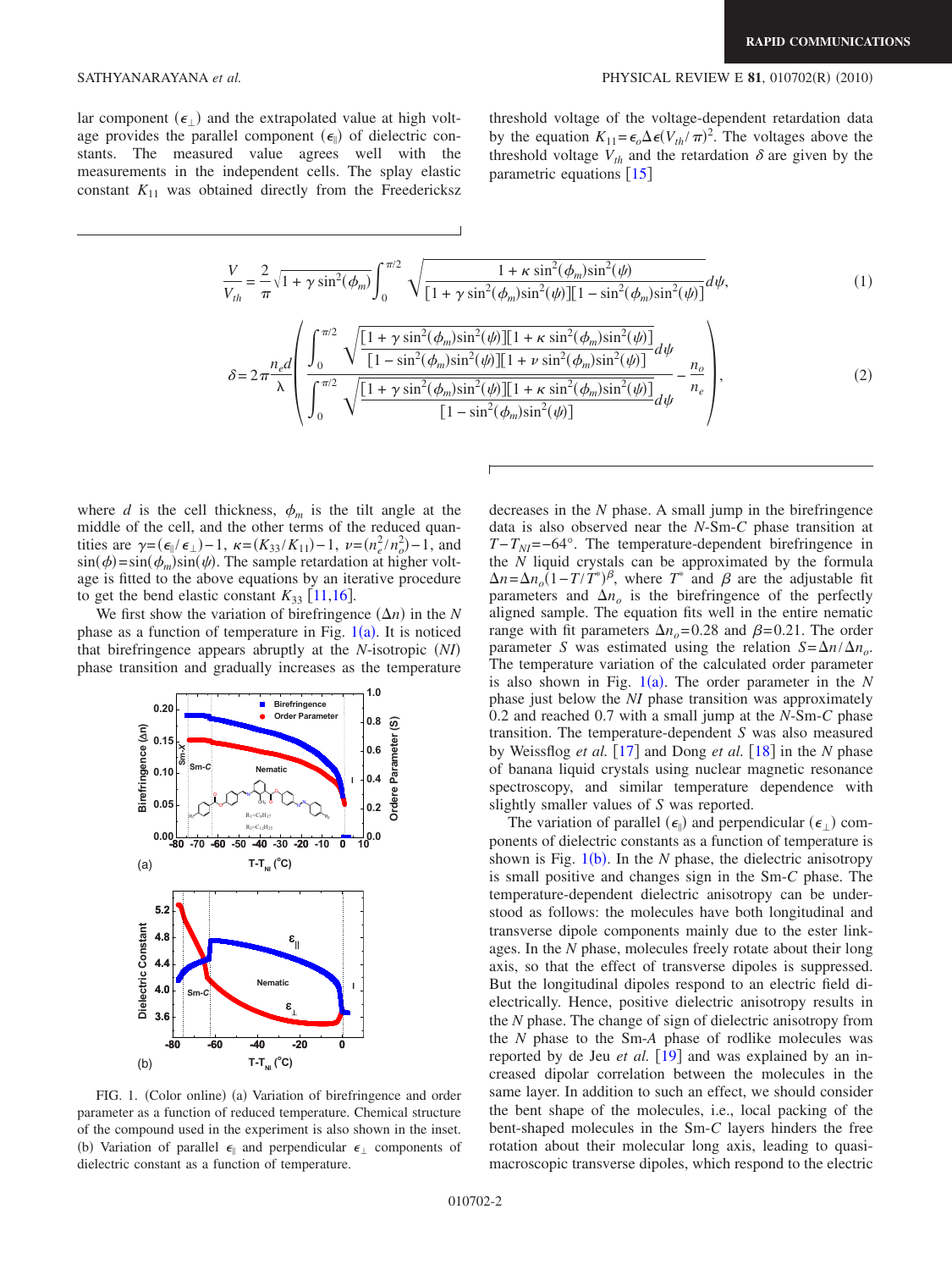$(2010)$ 

<span id="page-2-0"></span>

FIG. 2. (Color online) Retardation as a function of applied electric field at 157 °C. The best fit to the theoretical retardation obtained by using Eq.  $(2)$  $(2)$  $(2)$  is given by a solid line.  $K_{33}$  is determined by best fit.

field, contributing the increase in  $\epsilon_{\perp}$ . The increasing  $\epsilon_{\perp}$  with decreasing temperature is caused by larger rotational hindrance. As discussed by de Jeu *et al.* [[19](#page-3-17)], the decrease in  $\epsilon_{\parallel}$ is explained by the increased antiparallel correlation between the dipoles along the molecular long axis. This could be possible even in the local packing condition. In addition, the layer formation suppresses the dielectric response about the molecular short axis, contributing the decrease in  $\epsilon_{\parallel}$  in the Sm-*C* phase. The sharp variation of dielectric constants across the *N* to Sm-*C* transition [Fig.  $1(b)$  $1(b)$ ] in the present bent-core liquid crystal compared to the slow variation in rodlike molecules reported  $\lceil 19 \rceil$  $\lceil 19 \rceil$  $\lceil 19 \rceil$  is due to the contribution of rotational hindrance.

Let us describe the  $K_{11}$  and  $K_{33}$  measurements. First, the observed retardation is shown in Fig. [2](#page-2-0) as a function of the applied voltage at 157 °C. From the critical voltage  $(2.85 \text{ V})$ of the Freedericksz transition we estimated  $K_{11}$  as 6.5 pN. A typical best fit of the overall data to Eq.  $(2)$  $(2)$  $(2)$  with  $K_{33}$  as a fitting parameter is shown in Fig. [2,](#page-2-0) giving  $K_{33}=3.7$  pN. The temperature dependence of  $K_{33}$  and  $K_{11}$  is shown in Fig. [3.](#page-2-1)  $K_{11}$  and  $K_{33}$  were also plotted as functions of the birefringence. As shown in the inset,  $K_{33}$  is proportional to  $\Delta n^2$  ( $\propto S^2$ ) in the vicinity of the *N*I transition as predicted by the simple mean-field theory. The value of  $K_{11}$  however monotonically increases as the temperature is lowered and no pretransitional divergence is observed.  $K_{11}$  is also fitted with  $K_{11} \sim \Delta n^x$  and the value of  $x \sim 2.9$ . Slightly lower value of  $x$  ( $\sim$ 2.5) was reported in the rod and bent-core mixtures [[11](#page-3-9)]. However, the value of  $K_{33}$  at a given temperature is always lower than  $K_{11}$  except when very to close the *N*-Sm-*C* transition. For example, at *T*−*T<sub>NI</sub>*≈−1 °C. i.e., just below the *NI* transition  $K_{33}/K_{11}$  ~ 0.7 and reduces to ~0.4 at about  $T-T_{NI}$ ≈ −45 °C. Then because of pretransitional increase in  $K_{33}$  below  $T-T_{NI} \approx -50$  °C,  $K_{33}/K_{11}$  increases to  $\sim$ 1 with approaching to the *N*-Sm-*C* transition. In the case of rodlike molecules [e.g., octyl cyano biphenyl (8OCB)] it is known that  $K_{33}$  is always higher and the ratio is  $\sim$ 2, very close to the *N*I transition and increases to  $\sim$  6 as the Sm-*A* phase is approached [[9](#page-3-7)[,11](#page-3-9)]. Interestingly the values of  $K_{11}$  in both 8OCB and the present compound are comparable, although the temperature dependence of  $K_{11}$  is stronger in the pure bent core than in 8OCB as seen with the larger value of *x*.

<span id="page-2-1"></span>

FIG. 3. (Color online) Variation of splay  $(K_{11})$  and bend  $(K_{33})$ elastic constants as a function of reduced temperature. Temperaturedependent  $K_{11}$  and  $K_{33}$  are shown against  $\Delta n$  in the inset. Solid lines are best fit to  $K_{11}$  and  $K_{33}$  vs  $\Delta n^x$ .  $x=2.9$  and 2 in cases of  $K_{11}$ and  $K_{33}$ , respectively.

The sign inversion of elastic anisotropy  $(K_{33}-K_{11})$  and the temperature dependence of these two elastic constants are expected to originate from the bent structure of the molecules. A schematic representation of splay and bend distortion of bent-core molecules is shown in Figs.  $4(a)$  $4(a)$  and  $4(b)$ . The almost linear increase in  $K_{11}$  can be attributed to the increase in the order parameter as seen in the birefringence measurement [Fig.  $1(a)$  $1(a)$ ]. Here, the bent shape does not facilitate the splay distortion in the medium [Fig.  $4(a)$  $4(a)$ ]. However, as the temperature is lowered the molecular bent shape coupled to the bend distortion easily facilitating the bent distortion. As a result  $K_{33}$  becomes lower in the *N* phase. In this case the strain in the bend distortion partly relieved by changing the equilibrium distribution of the molecules with one side "up" or "down" as shown in Fig.  $4(b)$  $4(b)$ . As the temperature is lowered toward the Sm-*C* phase, because of smectic short-range fluctuations,  $K_{33}$  starts to change the temperature dependence at  $T-T_{NI}$ ≈ -30 °C. The divergence of elastic constants near the Sm-*C* phase has been theoretically studied by de Gennes  $[20]$  $[20]$  $[20]$  and Chen and Lubensky  $[21]$  $[21]$  $[21]$ . According to both theories all three elastic constants show pretransitional divergence. In the present compound we find no pretransitional divergence in  $K_{11}$  and the exponent of divergence of  $K_{33}$  is  $\sim 0.43$ , which is much lower than the predicted value  $(\sim 0.7)$  indicating that the existing theoretical models are insufficient to explain the pretransitional behavior near Sm-*C* of bent-core liquid crystals. It may be pointed out that there are also some experimental reports on the elastic constant measurements of some binary mixtures by using a

<span id="page-2-2"></span>

FIG. 4. Schematic representation of (a) splay and (b) bend distortion in bent-core nematic liquid crystals.